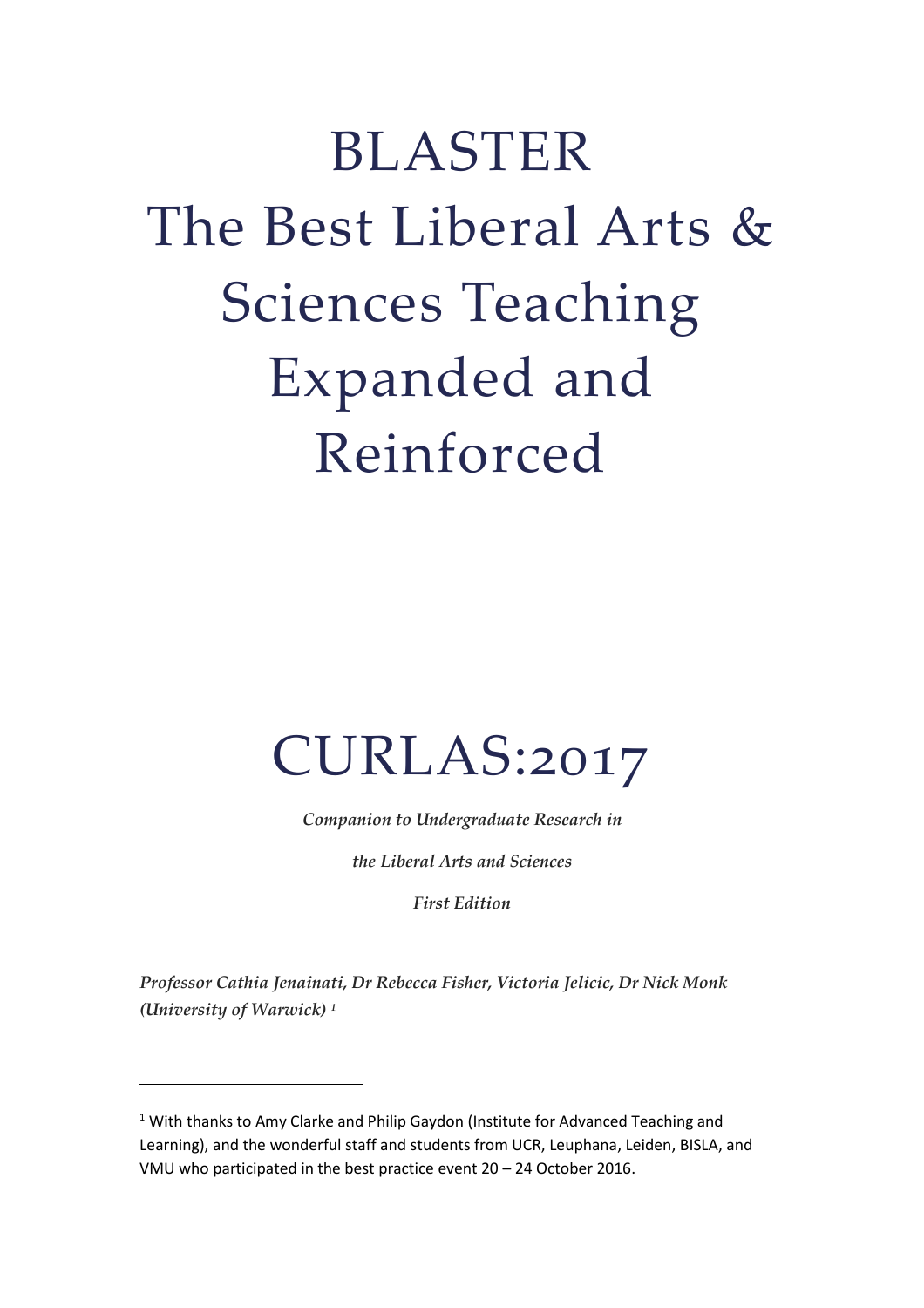| Introduction                                                                          | $\overline{2}$ |
|---------------------------------------------------------------------------------------|----------------|
| <b>Context and Purpose</b>                                                            | 5              |
| Methodology                                                                           | 7              |
| Scope                                                                                 | 8              |
| Limitations                                                                           | 9              |
| Data Analysis and Preliminary Findings                                                | 10             |
| Definitions of undergraduate research, success, and the importance of failure         | 10             |
| Definitions of supervision, supervisor/supervisee relationships, and academic freedom |                |
|                                                                                       | 12             |
| Systems and processes                                                                 | 17             |
| Recommendations                                                                       | 19             |
| for Liberal Arts and Sciences institutions                                            | 19             |
| for Liberal Arts and Sciences students                                                | 20             |
| for Liberal Arts and Sciences supervisors                                             | 20             |
| Undergraduate Research : Pillar Timeline                                              | 21             |
| Appendix A                                                                            | 22             |
| Appendix B                                                                            | 23             |
| Appendix C                                                                            | 24             |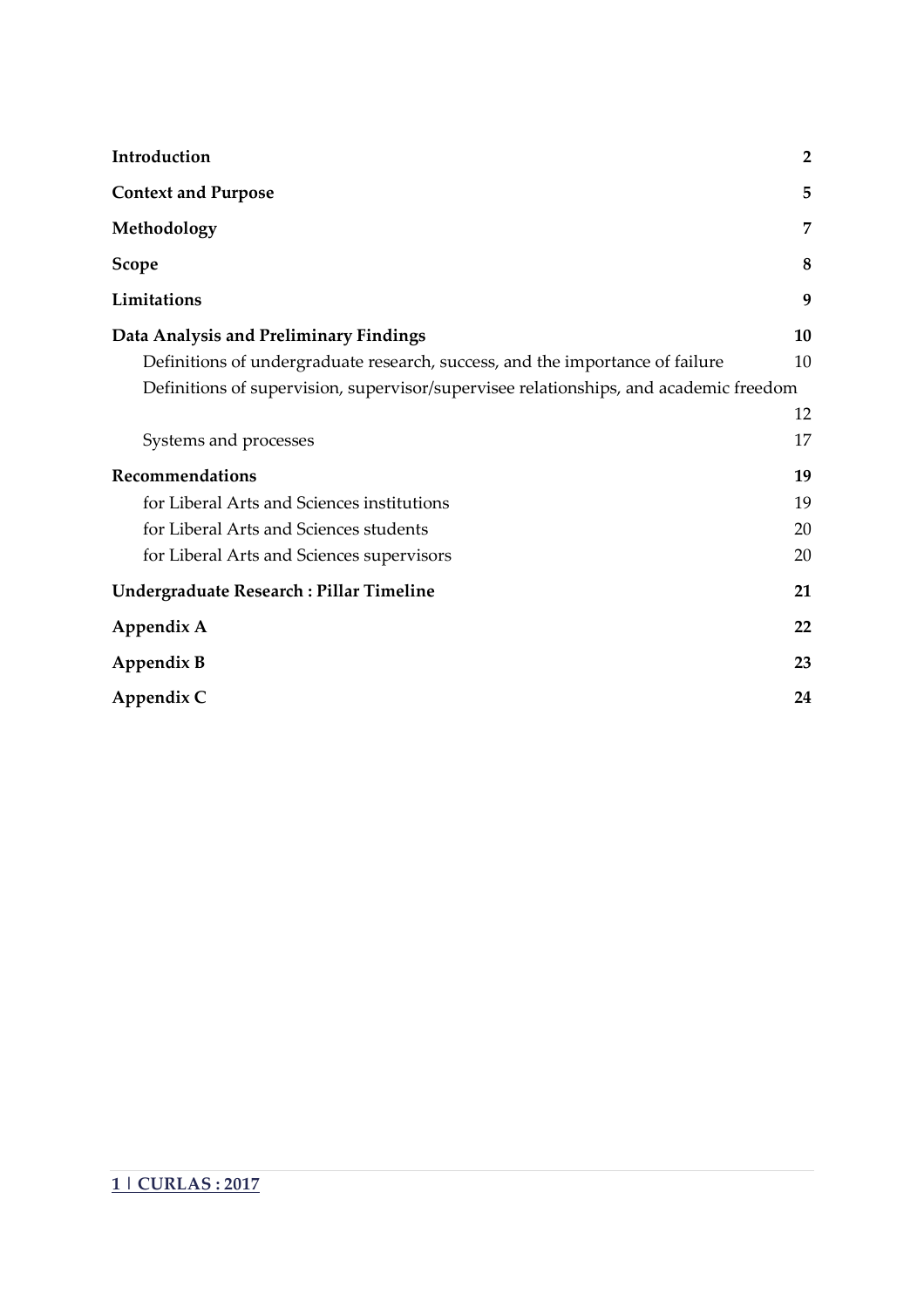## Introduction

*While there may be no general agreement about its nature, it is clear that what constitutes the core activity of the university is teaching and research. The relationship between these two aspects of higher education is not straightforward; indeed higher education is characterized by the severe imbalance between teaching and research, leading to what has been called an "apartheid" between student and teacher (Brew 2006)<sup>2</sup> .*

The task of the **BLASTER (The Best in Liberal Arts and Sciences Teaching Expanded and Reinforced)** project is to help overcome the 'apartheid' Mike Neary mentions in the extract above from his article, 'Student as Producer: Reinventing the Student Experience in Higher Education' (127)<sup>3</sup>. Neary argues that teaching and research have become artificially separated in the modern European university, yet the idea of the student as researcher is actually a foundational one in which, historically, teacher and taught worked together in a community of knowledge creation. This position, although sometimes idealised and oversimplified in hindsight, was broadly what prevailed until the 20<sup>th</sup> century. In recent years the pace of change has increased. This has happened for a number of reasons, some of which include the highly disciplinary nature of the modern university, the link between research outputs and profit, and the measurement and grading of research. It is interesting that some of these changes are represented in the attitudes of a number of academics in the research findings that we detail below. It is notable in particular that a proportion of academics see little value in undergraduate research unless it produces an output – either in the form of an undergraduate publication, or as information that might quickly be adapted

1

<sup>2</sup> Brew, A. *Research and Teaching: Beyond the Divide*. Palgrave Macmillan, 2006.

<sup>3</sup> Bell, Les, Mike Neary, Howard Stevenson, eds. *The Future of Higher Education: Policy, Pedagogy and the Student Experience*. London: Continuum, 2009.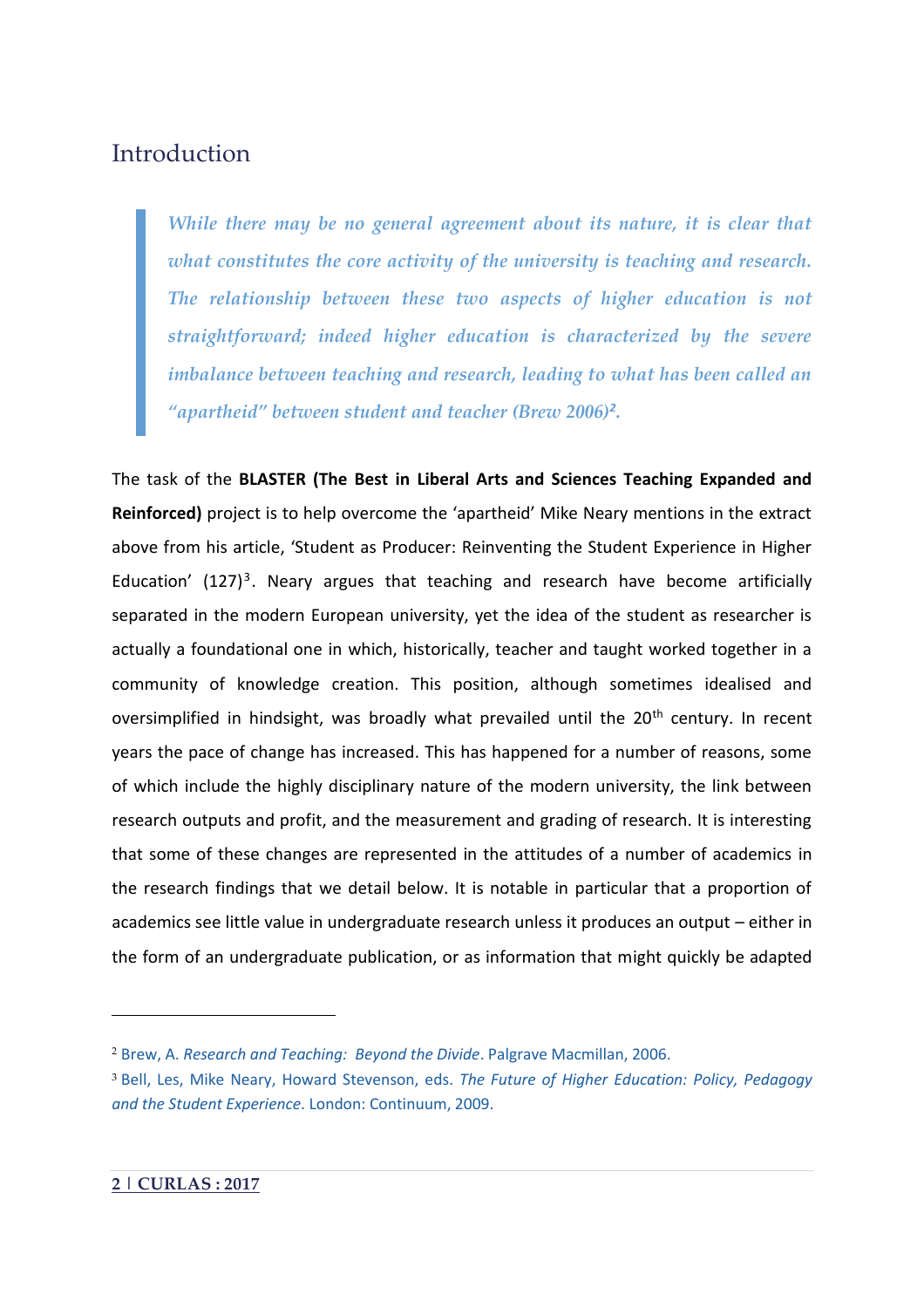for commercial or other external uses. But another group of academics frames undergraduate research as a pedagogic methodology designed to promote more effective learning. The process, rather than the output, becomes the key element. These ideas tend, also, to have differing disciplinary nuances. Definitions of undergraduate research vary greatly between disciplines and faculties. Anecdotally it is clear, at the University of Warwick, for example, that those working in STEM subjects regard research as something to be conducted only at the leading edge of a discipline by those with years of expertise.

The Arts and Humanities have a somewhat different approach, whilst the Social Sciences seem to draw from both positions, often depending on the subject: Economics and Sociology, for example, appear to approach undergraduate research from different positions, with Economics seeing itself more closely allied to the Sciences. Broadly, however, the focus remains more on allowing students to discover ideas for themselves. Students may research topics that have been thoroughly examined by scholars, but the process of data collection, analysis, the development of ideas, and collaboration, tends to be regarded as more important than breaking new ground. And in the Arts and Humanities in particular, a new angle on a well-researched subject may be as easily available to an undergraduate working with the appropriate academic tools as it might be to an established academic.

In terms of output, *Reinvention: an International Journal of Undergraduate Research*, Warwick's interdisciplinary undergraduate research journal<sup>4</sup> offers an insight into the range of recently published undergraduate papers. In the 9 years since its inception there have been 27 publications in the Arts and Humanities, 10 in Medical and Healthcare Sciences, 21 in Science, and 42 in Social Sciences. The discrepancy between Science and Social Sciences is

1

<sup>4</sup> *Reinvention* was founded through the Reinvention Centre jointly by Warwick and Oxford Brookes University in 2007. The journal was created in order to embrace the notion of academia as a community, with students playing a strong and active role in that community, and aims to support undergraduate students in their first foray into academic publishing. In 2012 Monash University became partners in the journal which is now produced, edited and managed by students and staff at the University of Warwick in the UK and Monash University in Australia.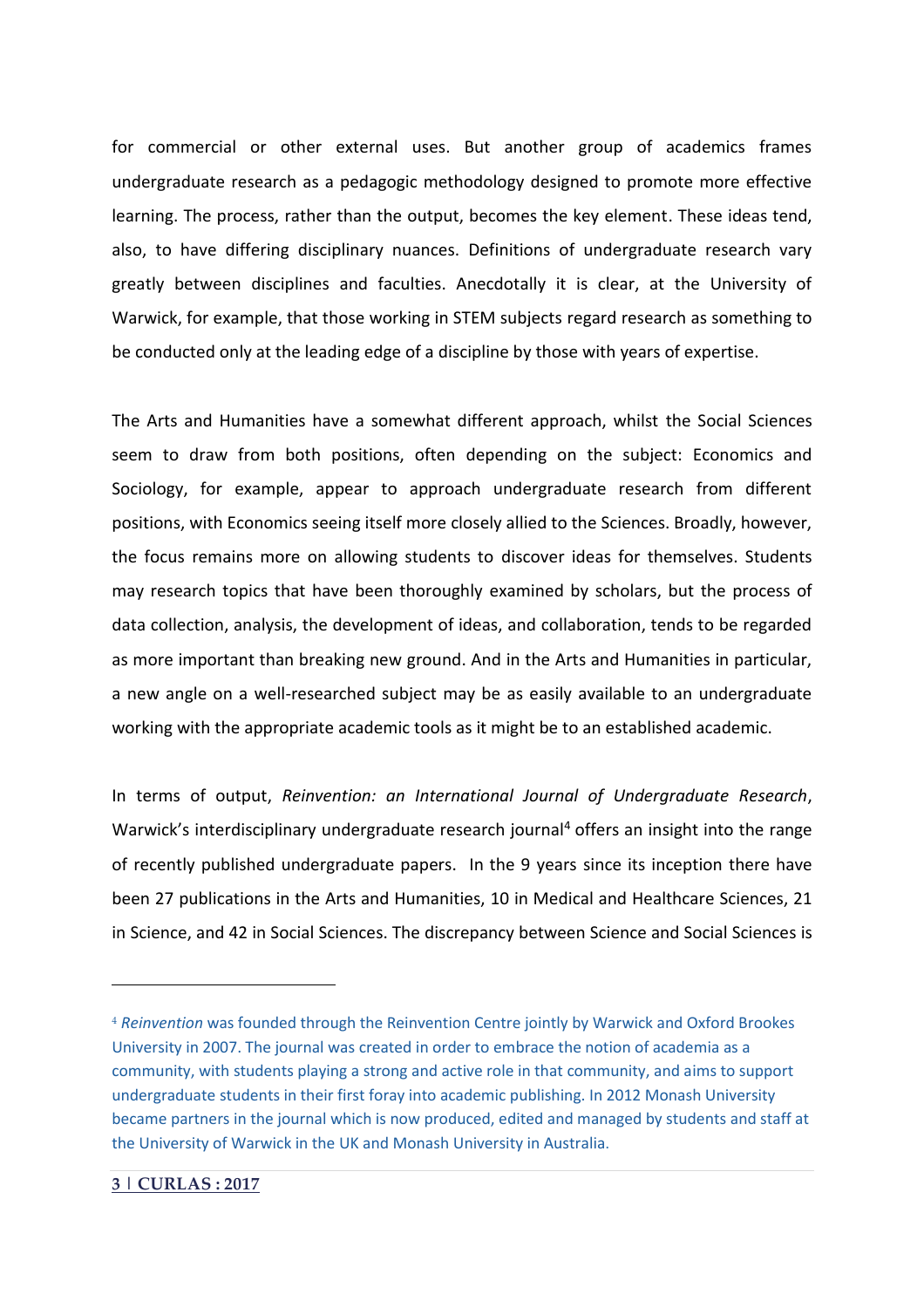notable and gestures towards the notion that the Social Sciences show a greater readiness to take their work to publishable levels. The growing success of the International Conference of Undergraduate Research (ICUR), run by Warwick, along with the increasing number of undergraduate research conferences across the sector internationally, provide further support for the idea that undergraduates are becoming increasingly willing to place their work in public forums. The evidence from *Reinvention*, ICUR, and the research detailed below indicate a shift in attitudes towards accepting and encouraging undergraduate research as an important component of the students' academic development. Suggestions, perhaps, that support the anecdotal evidence, for a move away from the apartheid of teacher and taught, and a move towards a space in which university educators become facilitators in the co-creation of knowledge with students.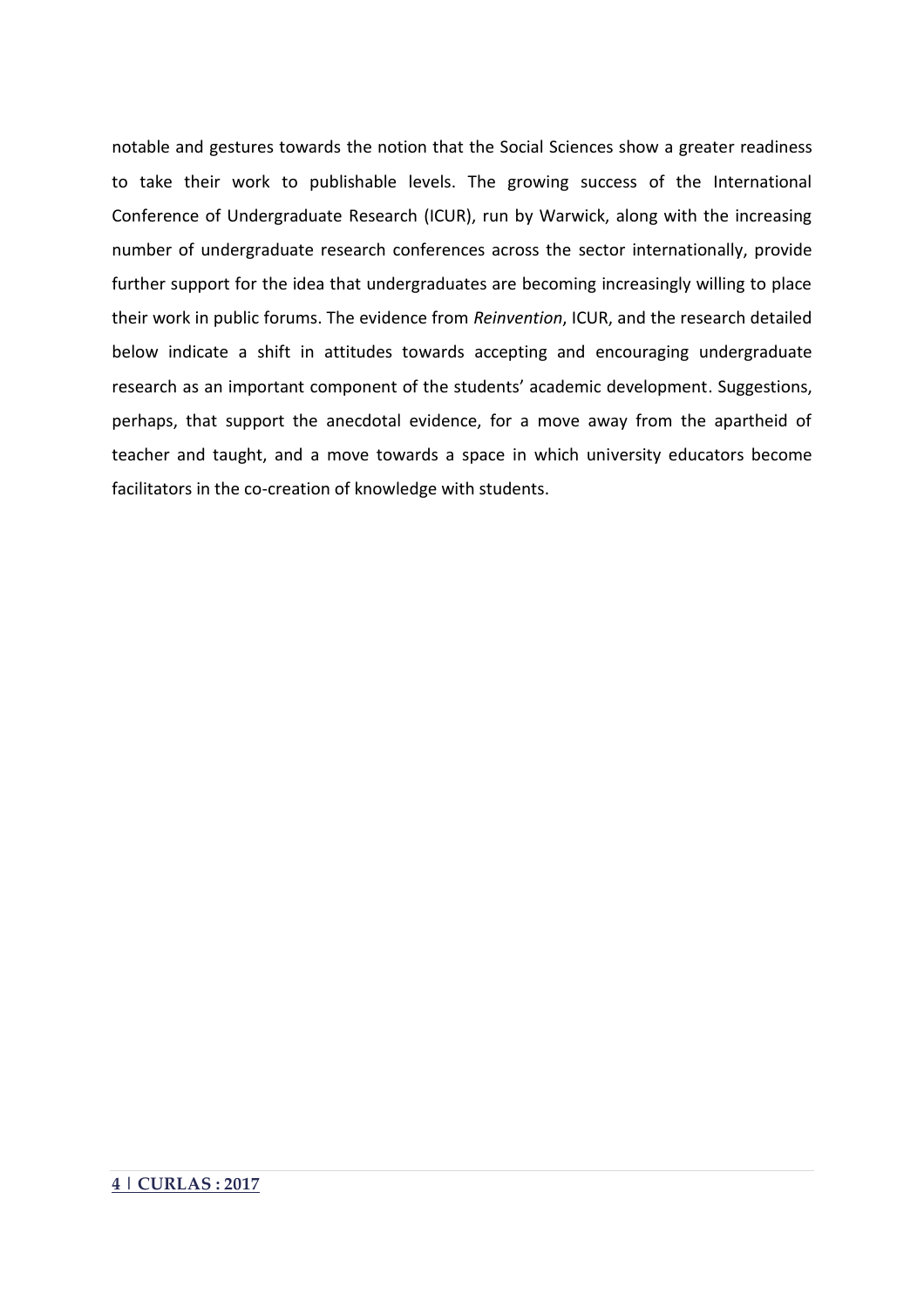## Context and Purpose

BLASTER (The Best in Liberal Arts and Sciences Teaching Expanded and Reinforced) is a collaborative research group of 5 universities who have secured Erasmus+ funding to undertake a major project on Liberal Arts and Science education in Europe. Along with the University of Warwick (UK), the partners are University College Roosevelt (Netherlands), Leuphana University Lüneburg (Germany), Vytautas Magnus University (Lithuania), ECOLAS (represented by BISLA –Bratislava International School of Liberal Arts—and Bard College Berlin), and Leiden University (The Netherlands). Warwick is leading on the Undergraduate Research strand. A series of outputs arise from this research:

- **CURLAS:2017**, which summarises the current state of undergraduate research in Europe and contains guidelines to support undergraduate students and their academic supervisors;
- A **special issue of** *Reinvention: An International Journal of Undergraduate Research*, which will showcase research undertaken by undergraduate students at each of the partner universities;
- An opportunity for partners to **share best practice** and to review the first edition of CURLAS will also generate a series of small, defined research projects, carried out by staff-student research teams embedded in each partner, which will create **institution-specific recommendations** for undergraduate research;
- A final Symposium that allows the partners to disseminate their work to a wide audience.

This document is the first edition of CURLAS:2017, and as such represents the findings of series of focus groups that took place in Spring 2016 combined with initial responses to the findings. The focus groups asked undergraduate students from institutions across Europe how, when, and why they undertake research, and invited staff to consider how, when, and why they supervise and support this research.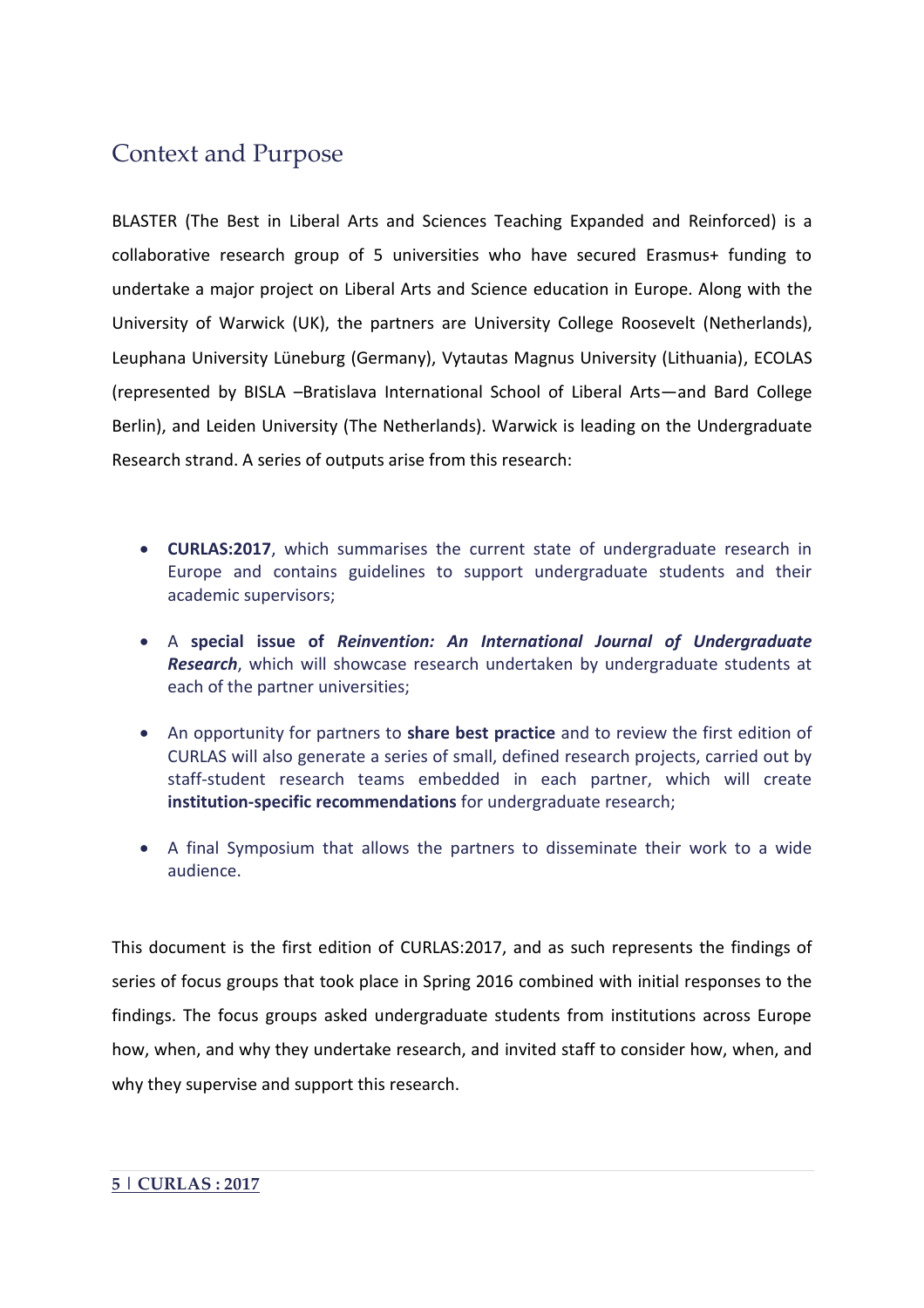The second edition of CURLAS will be publicly available via the ECOLAS website, for the use of undergraduates considering or already engaged in undergraduate research, and for academic and professional staff who support or are considering creating undergraduate research programmes in their institutions.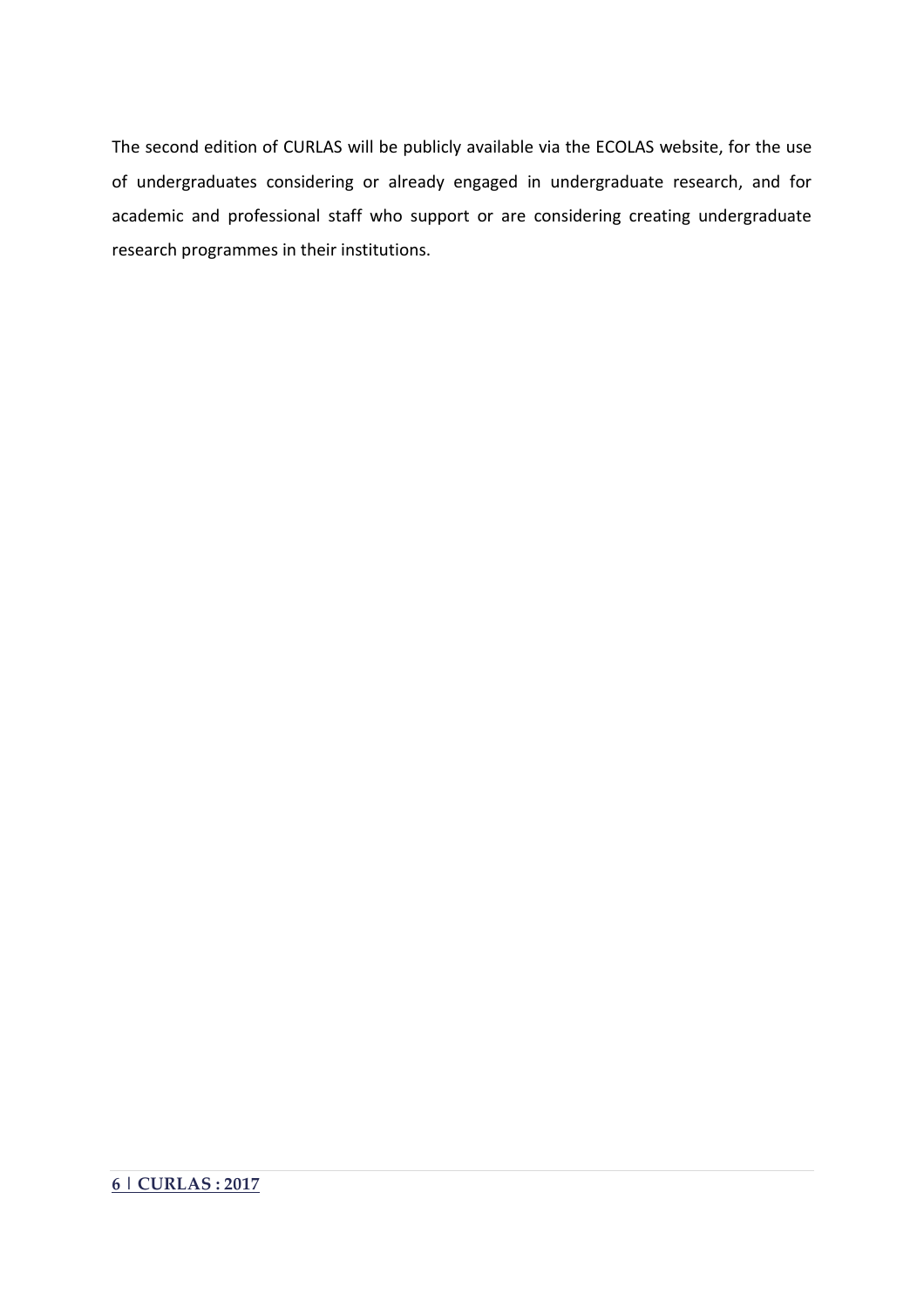## Methodology

The nature of this research is qualitative. Focus groups were coordinated and facilitated by members of the BLASTER team comprising of one academic, and/or one project manager, and/or a doctoral researcher. The student groups focused on the students' experience of undertaking undergraduate research at their institution, while the staff groups focused on the support systems available for undergraduate research across academic and professional services. Thematic analysis is used to identify the key findings.

Two standardised interview guides were used to structure each focus group; one for the student focus groups, the other for staff<sup>5</sup>. All participants were introduced to the purpose of the research and assured confidentiality. To confirm their understanding, each participant read and signed a consent form which will be held securely in the BLASTER electronic archive at the University of Warwick<sup>6</sup>. All participants were asked a set of open-ended structured questions. Some facilitators asked the participants to complete the Focus Group Task Cards supplied with the interview guide<sup>7</sup> , whereas other facilitators – particularly those working with small groups – elected to use the questions on the cards as pointers for verbal discussions.

Ethical approval was granted by the Humanities and Social Sciences Research Ethics Sub-Committee at the University of Warwick. The data analysed herein were collected through audio recordings and transcribed anonymously: these records will be held securely in the BLASTER electronic archive at the University of Warwick.

j

- <sup>6</sup> cf. Appendix B
- <sup>7</sup> cf. Appendix C
- **7 | CURLAS : 2017**

<sup>5</sup> cf. Appendix A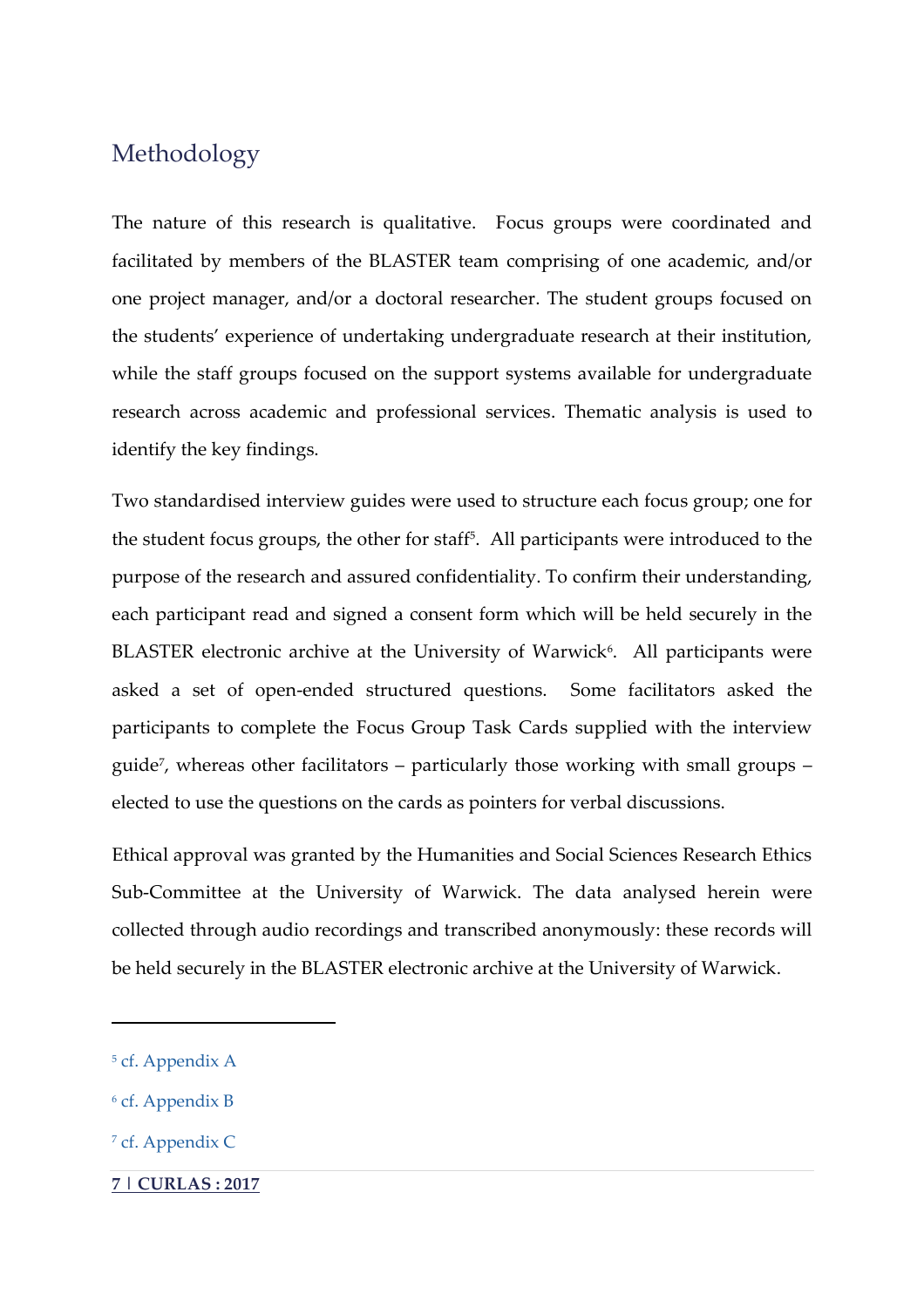### Scope

In total, 7 staff focus groups and 8 student focus groups representing universities in the UK, The Netherlands, and Germany took place from March to May 2016.

Four of the participating institutions are partners in the BLASTER project and deliver either Liberal Arts and Sciences undergraduate degree programmes which offer students the opportunity to undertake research, or they offer undergraduate students the opportunity to carry out inter- or transdisciplinary research projects as part of a traditional disciplinary degree programme. Three other institutions were invited to participate as they host undergraduate research programmes in Liberal Arts and Sciences.

The student focus groups consisted of undergraduates who were undertaking a supervised research project (such as a dissertation, research internship, or capstone project). They were invited to participate by a contact within their institution.

A range of staff members were invited to participate in the staff focus groups, including academic supervisors, mentors, subject librarians, skills advisors, and any other interested parties who directly or indirectly support undergraduate research. The majority of these groups were attended by academic supervisors, but a proportion of the groups included professional staff as well.

The student and staff focus groups were held separately to permit participants to speak openly. Each group typically included  $4 - 6$  participants, and lasted for one hour. In total 39 students and 33 support staff were interviewed across all institutions.<sup>8</sup>

1

<sup>8</sup> NB.: One UK institution's data were lost and therefore not included in this document. The insights the facilitators of those groups gained in interviewing the participants has been folded into the observations where relevant and helpful.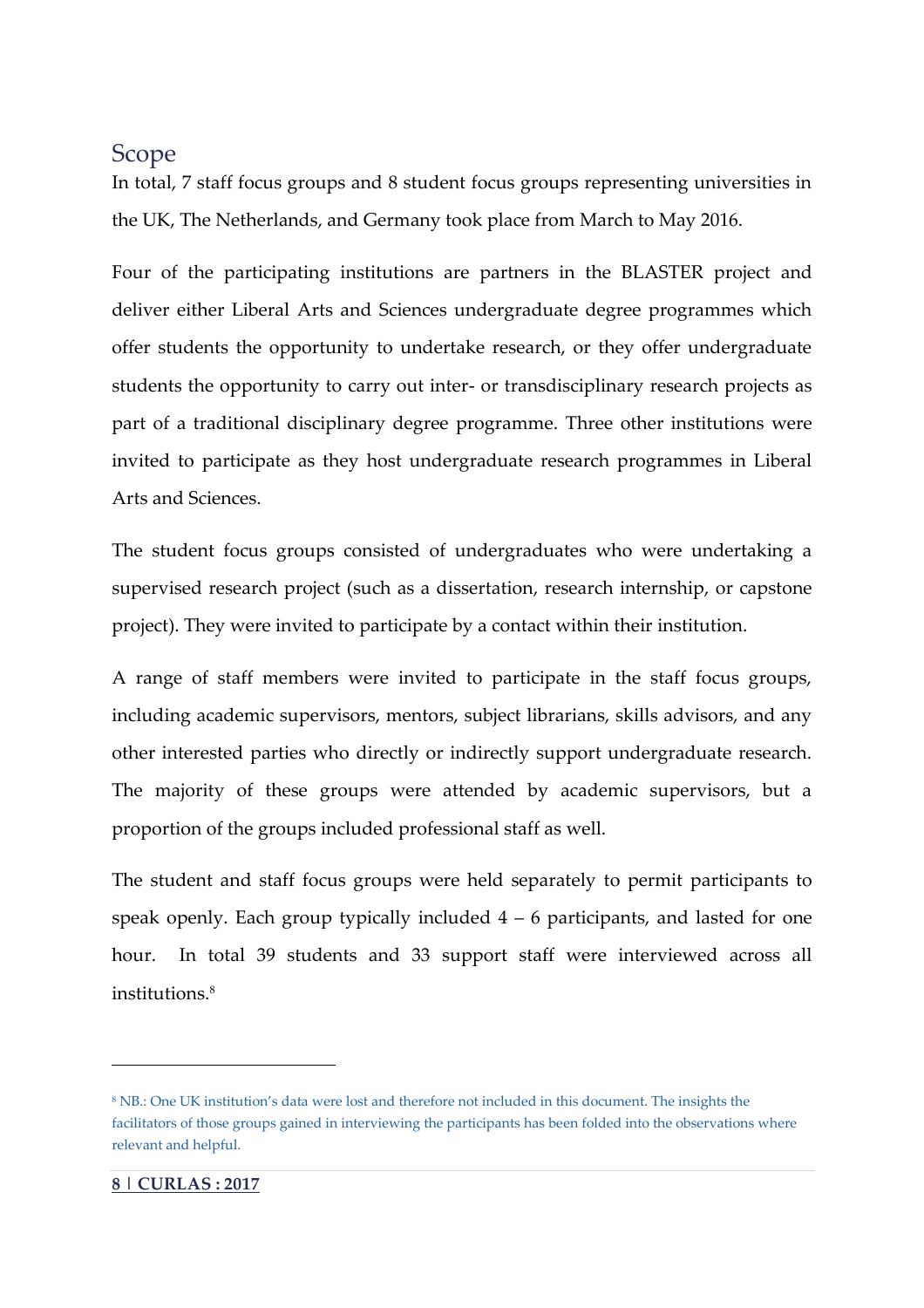## Limitations

The size of the sample of students and staff is small in relation to the student/staff body as a whole. However the findings are considered reliable as individual experiences have produced generalisable findings based on the interviews. Four limitations should be noted:

- Firstly, the timing of the research was not ideally placed in the academic calendar. Many students were away conducting research or preparing for exams and other coursework. Perhaps if the research was conducted earlier in the term, the sample could have been increased;
- $\bigoplus$  **Secondly, the questions provided in the interview guide were offered without** much context or explanation. Definitions were not provided for key terms which may have influenced how interviewees interpreted particular questions. For example, participants debated what it means to guide or be guided, and disputed what it meant to be an expert in a broad sense. Some brief definitions would have facilitated a more efficient discussion;
- **Thirdly, not all interviewers adhered to the interview guide, which may have** influenced the richness of some data obtained from particular institutions;
- Finally, UK and European institutions have vastly different structures and requirements, which makes direct comparison of the experiences of staff and students challenging.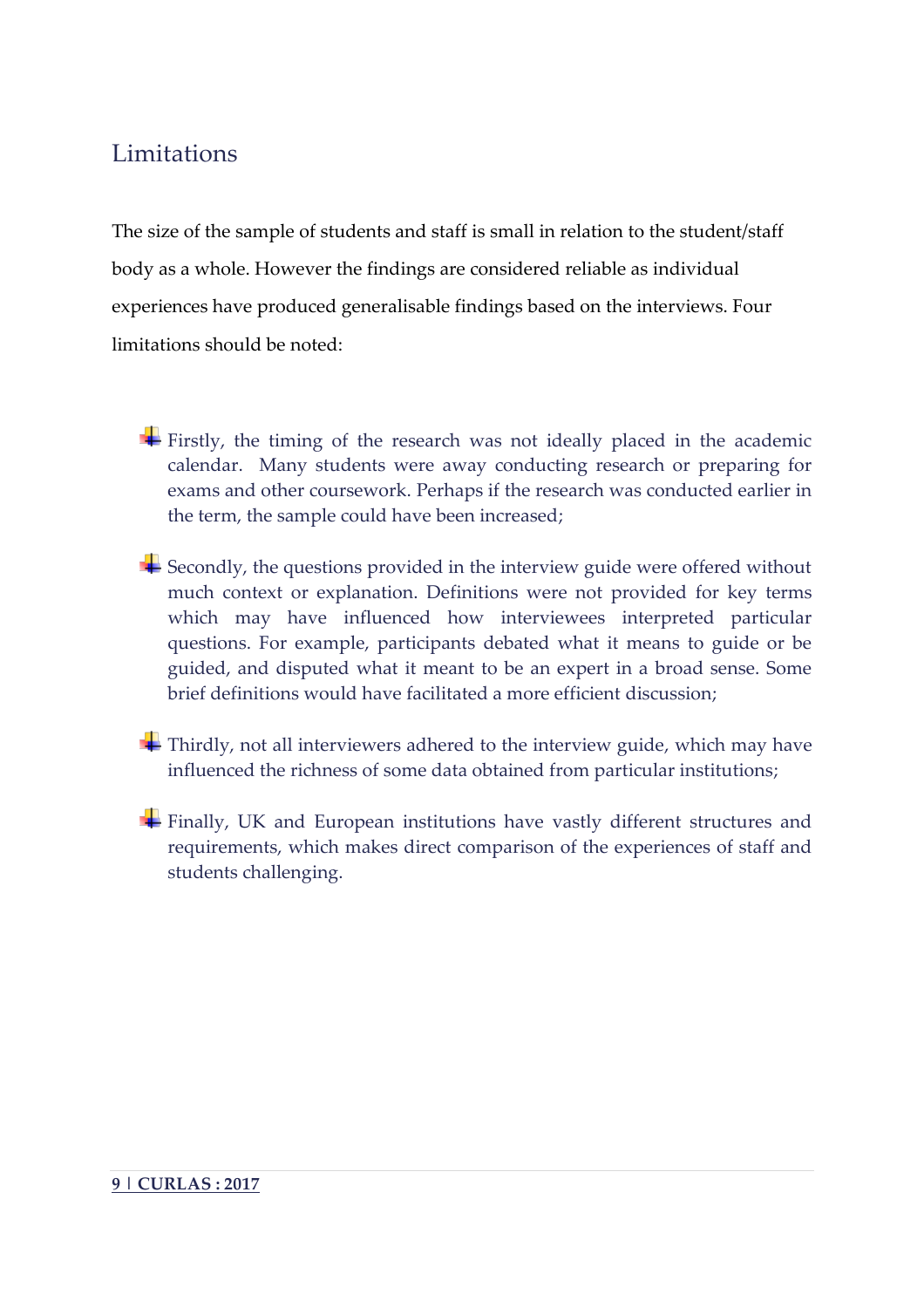## Data Analysis and Preliminary Findings

In this section key themes that have emerged from the focus group discussions are identified. Quantitative measures are provided where appropriate, and qualitative analyses are supplied where needed. Areas of good practice are highlighted, along with areas that have been identified as needing improvement and/or development.

Students undertook undergraduate research through three main streams:

- $\ddot{\bullet}$  required research projects or a dissertation;
- $\ddot{\bullet}$  as an extension of an internship or pre-existing research project (i.e. individual or research group); or
- for personal research interest, skill development, and 'hands-on' experience outside of any academic requirements.

Three major themes arise from the data, which coalesce around

- what undergraduate research currently offers and what it could offer to students in future;
- the strengths and weaknesses perceived by staff and students in the structures that surround undergraduate research; and
- **+** broader concerns about how undergraduate research can and should be defined:

#### **Definitions of undergraduate research, success, and the importance of failure**

The expectations of undergraduate research among students and support staff varied. In their discussions, staff often asked "what do we mean by undergraduate research?" and "what is the purpose of undergraduate research?"; they did not settle on a satisfactory definition. For students, the term 'undergraduate research' can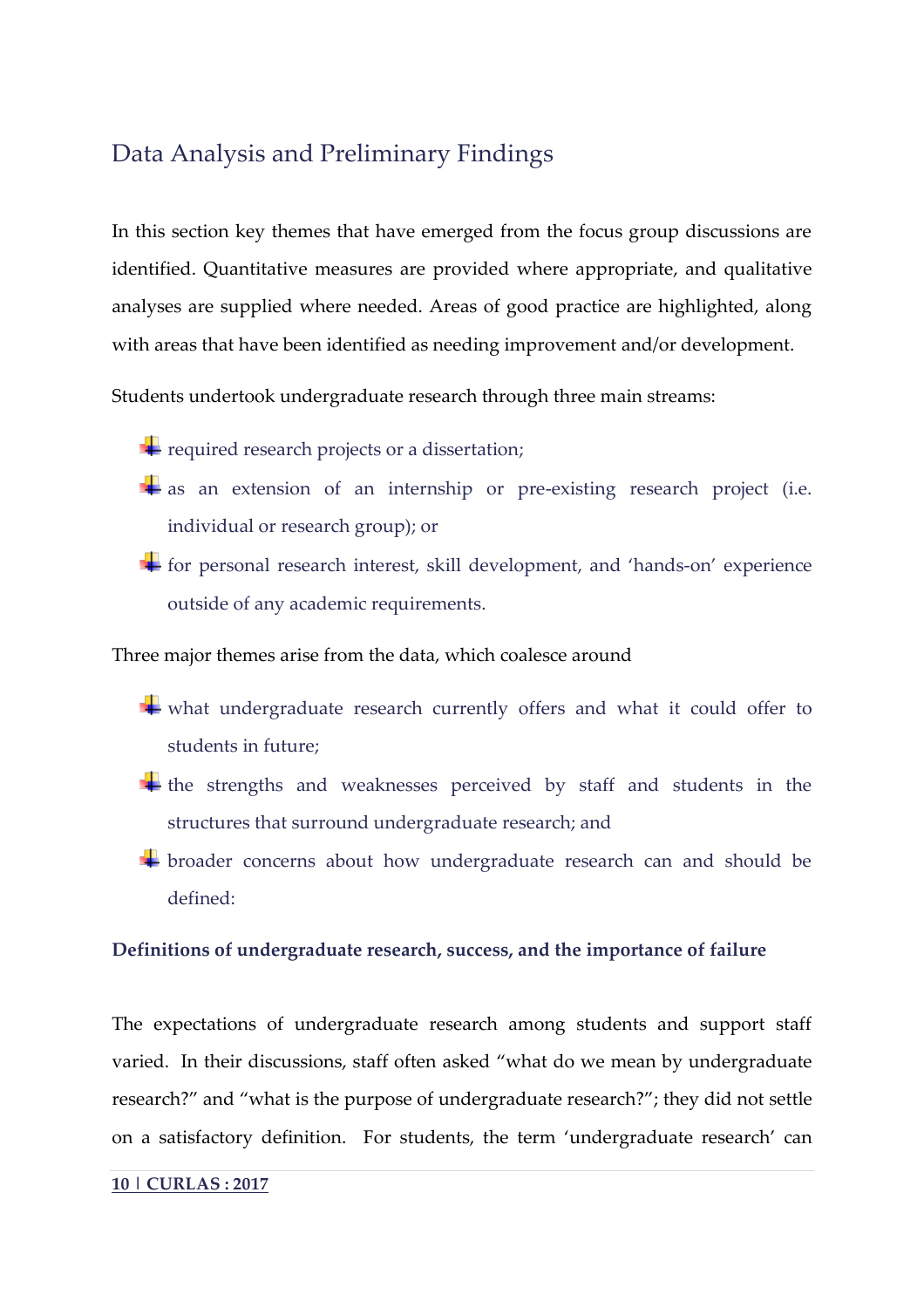denote a range of things: the opportunity to work on something they are interested in; a process by which they would gain relevant experience that complements but is separate to their main degree programme; or an extended piece of work that is a required part of their degree programme. The students' expectations of undergraduate research were varied: they hoped to learn more about the research process; to contribute to knowledge in their field; to be published; or to simply complete and pass the compulsory project.

Although it is difficult to measure success and failure objectively, a majority of students felt that having ownership of their project, learning by writing, editing, reworking and contributing to something new challenged them and made them view their progress positively. All students interviewed mentioned time as a significant factor impeding the 'success' of their project, commenting that conflicting demands and deadlines and too little time meant that they could not produce a 'successful' project, with 'success' often being defined as a piece of work which produces new knowledge of publishable quality.

**11 | CURLAS : 2017** The staff participants generally equated 'undergraduate research' with methods course work or an undergraduate research project, not always of publishable quality. The determinants of a 'successful' research project weren't explicitly stated by staff, but many of the respondents identified skills development as an outcome of a successful undergraduate research experience. The specific skills the respondents identified included: being able to developing ideas, writing a research proposal, data collection and analysis, report/paper/thesis writing, working with peers, and collaboration with faculty and external members. One staff participant commented that "I didn't define success as a publication or high level, I defined it as the project being finished and being graded a good grade", echoing the students' concerns with completion and marking. Some students observed that (generally due to some failure in the external partner that was hosting their research) their research didn't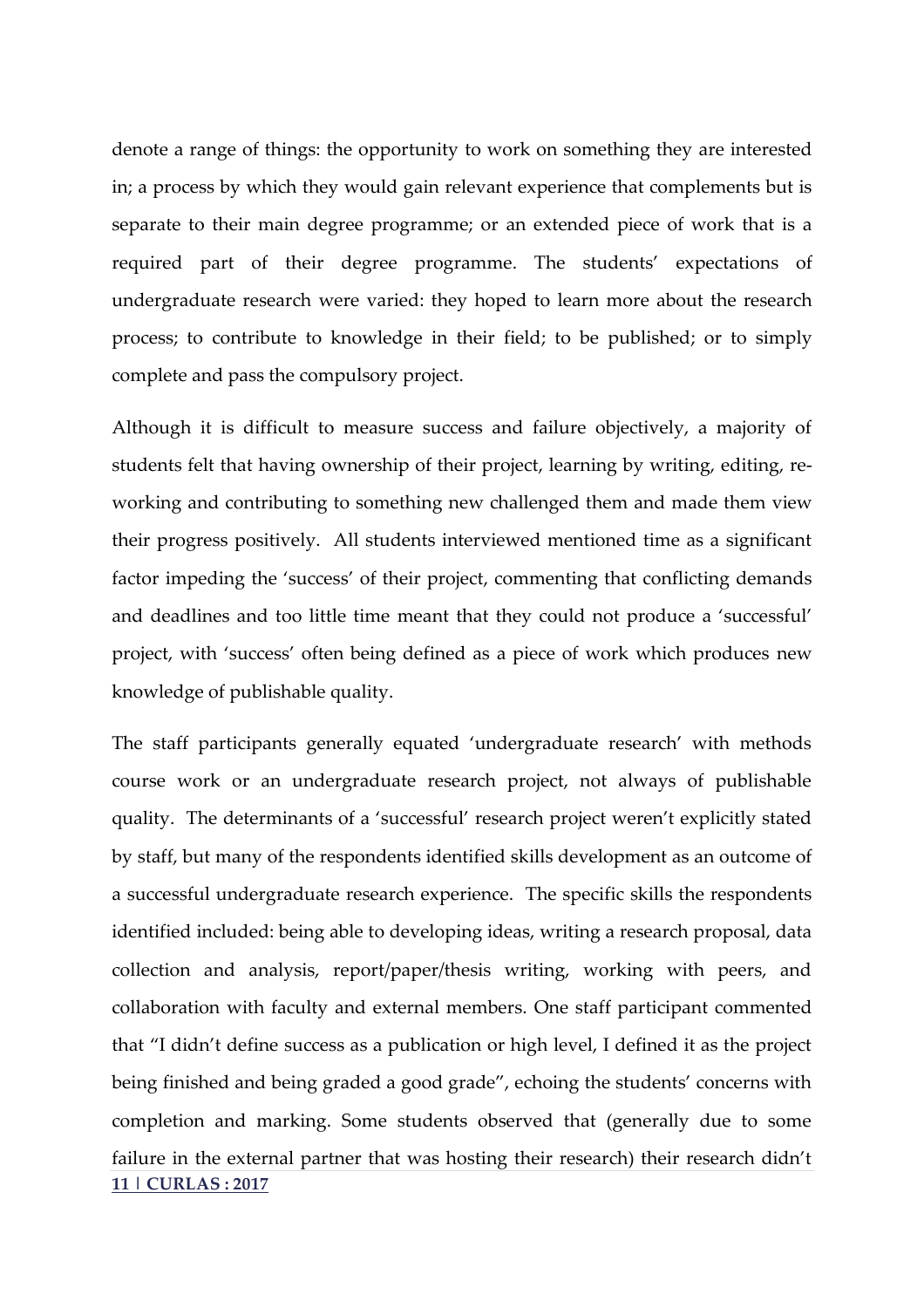generate the results they were hoping for, which was a cause for concern. In contrast, one of the staff respondents commented that "the quality of the research is independent of whether you get significant results or not".

It is important to contextualise these responses within the undergraduate research programmes available at the participating institutions, and within the constitution of the sample. The majority of respondents were engaged in research required by their degree programme, as a capstone or dissertation project, whereas some (the European, rather than UK respondents) had elected to engage in research as an addition to their programme requirements. Some respondents – from the European, rather than UK institutions – were engaged in research internship placements in businesses or laboratories that were not part of their home institution.

It is evident that staff and students would welcome a general definition of 'undergraduate research' which sets out what students should expect to gain from the experience, and how one can define 'success' beyond achieving a satisfactory grade.

#### **Definitions of supervision, supervisor/supervisee relationships, and academic freedom**

All student participants identified their supervisor as their main source of support and very often referred to the term 'guidance' when identifying and reflecting on their supervisor's role. Students identified several key actions of a supervisor:

- Supports the students in identifying their research topic, which can be closely connected to the supervisors' own interests, or new to both student and supervisor;
- $\ddot{\text{H}}$  Highlights key existing literature and data to help the student situate their research in the relevant field;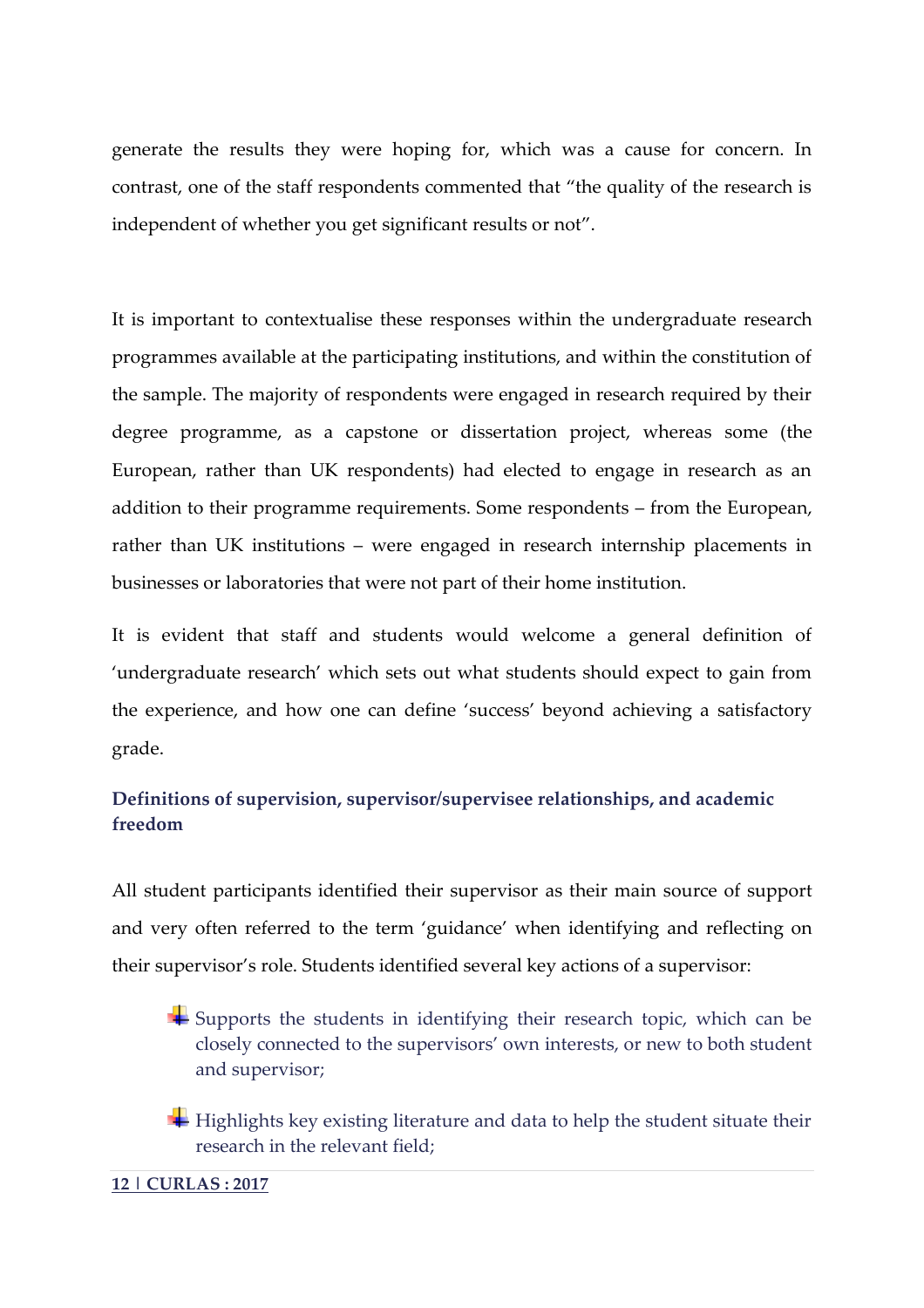Provides practical support (e.g. setting and enforcing deadlines) throughout the research process.

All of the student participants agreed that it would be very difficult for them be effective with limited or no supervisor guidance.

Although the students credited the supervisory relationship as a key factor in their progress, there was a lot of variance in terms of the frequency and types of interaction a student experiences and expects. These can be categorised in the following ways:

Self-guided: an initial meeting, followed by some email correspondence;

- Infrequent/moderate: an initial meeting, followed by a set amount of faceto-face meetings (e.g. 1 a term or 4 in the academic year), combined with some email feedback;
- $\ddot{\bullet}$  Frequent: an initial meeting, followed by monthly meetings or as needed, supplemented by frequent email feedback.

The type and frequency of contact between student and supervisor was sometimes purposefully designed by students according to their accustomed way of working, or was imposed upon them by the supervisor's chosen way of working, or larger systems governing the structure of the particular research project/programme. When asked to describe their interaction with their supervisor, one student said they were "left to their own devices". When another student was asked how many meetings they can have they responded with "…as many as we like". Both were from the same institution, undertaking the same research project scheme but were from different departments. This is one example highlights the variance in frequency and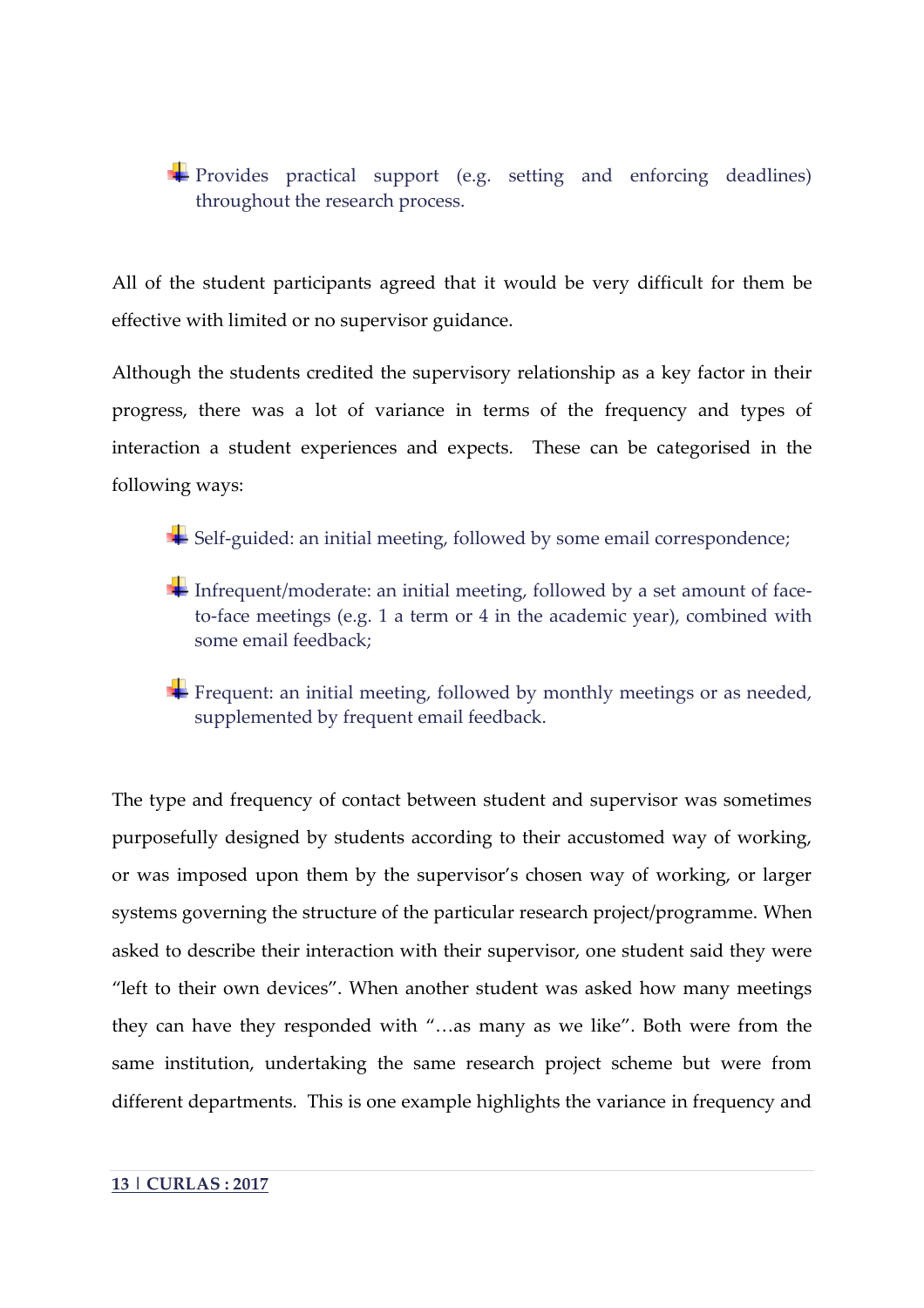quality of interactions among departments reported among participants interviewed.

An important finding relates to the notion of academic freedom. The way in which research topics are set differed significantly among the participating institutions. Some permitted students to choose their own topic in discussion with the supervisor, with greater or lesser intervention from the supervisor, whereas some students chose their topic and/or supervisor from a list, or were assigned a topic by a member of staff. A few students felt that they were limited in terms of the direction in which they could take their work, while others appreciated the guidance provided due to the supervisor's experience and knowledge. The students' most positive interactions and relationships with their supervisors came about when there was trust between supervisor and student (e.g. the supervisor allowing the student to pursue a new and unfamiliar area of research); when the supervisor demonstrated interest in and a "passion" for the students' research; when the student felt that their ideas were new both to them and their supervisor (this was also identified by one of the academic participants, who expressed pleasure at being "surprised" by their student's research); and when the supervisor observes that the research will have some kind of outcome (e.g. publication or a concrete effect on a field or other people). For example, one supervisor commented that undergraduate research should "have some deliverables at the end besides just doing a good thesis"; another staff participant observed that

*One thing I'm missing a lot in research, in our academic world, is not only the effort of researching something but also it's very important to translate that onto an actual outcome. So far as I know there is no merit whatsoever in our policy for undergraduate research to encourage students to publish their outcomes.*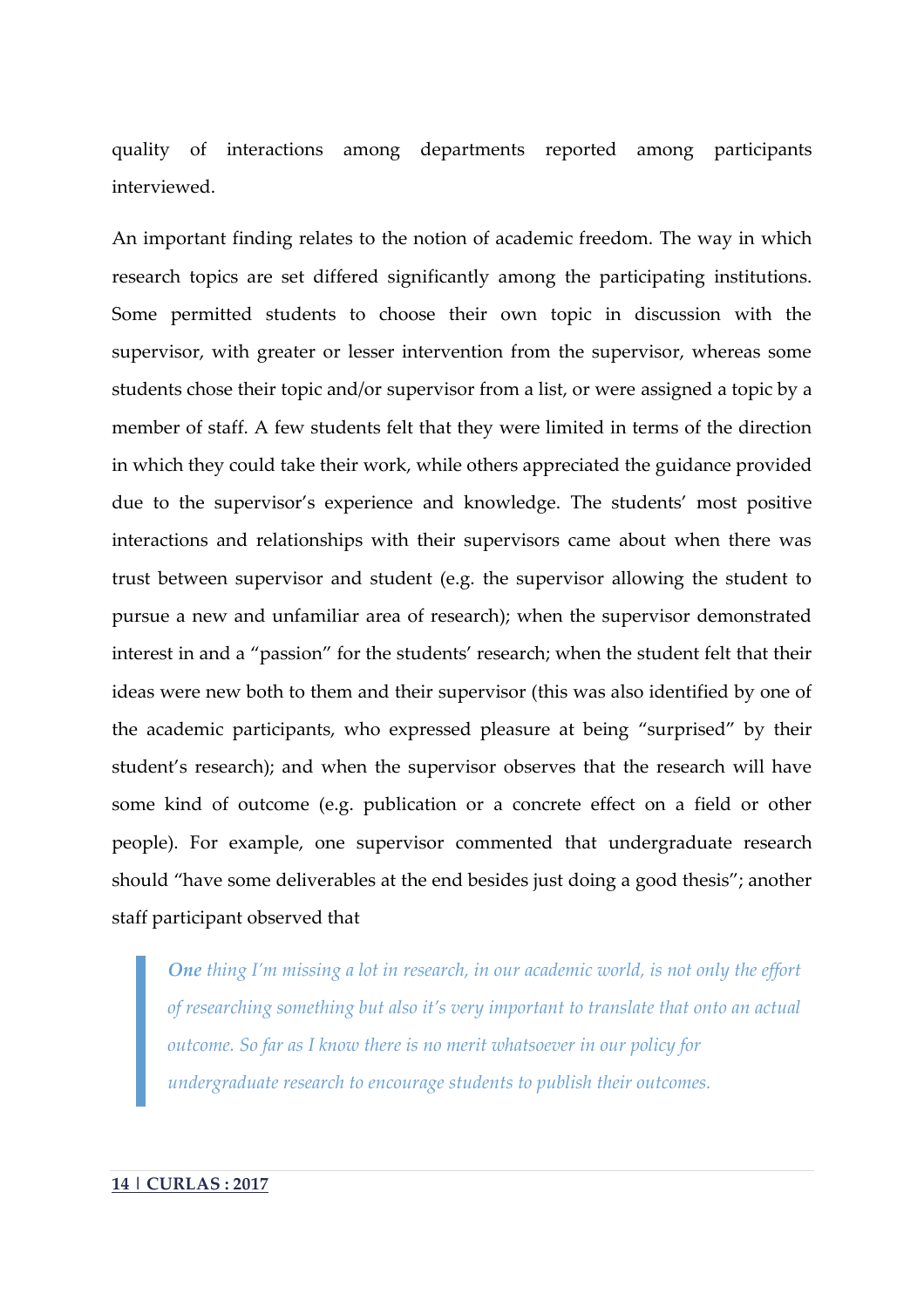Staff agreed that their role was to guide the student in the research process but that the student's effort was ultimately responsible for their success or failure. Some supervisors noted that they would feel more comfortable standing back from a student who was "brilliant", but that ideally "the tutor signposts; the student designs". Staff agreed that ideally supervisors should be able to provide "broad" subject expertise (e.g. being able to provide an overview of the field and signpost students to significant works); they agreed that supervisors who are experts in the specific field of research can create projects that are too rigid. Indeed, students agreed that "expert" supervisors were too didactic, limiting their research. An interesting distinction between the UK and European institutions arose, particularly where the students were discussing the ideal supervisor. The European students were more likely to comment that they needed to learn for themselves, to fail, and to pick themselves back up again. One student commented that undergraduate research is the student "trying and failing and figuring out a better way"; another said that "I think just doing what you want and falling on your face is what shaped me as a student and academically"; a third student agreed that "research is struggling". However, some students acknowledged that learning in this way can be painful: "I would figure it out myself because you learn more from that, but it was a very chaotic time". The UK students were much more concerned with getting it right the first time, and with getting a good mark in the end.

Staff also recognised that the experience of undergraduate research can be intimidating for the students, commenting that

*It's the difference between teaching and learning. The entire school model is to be taught, and they come to university and suddenly we're telling them to be learners … It frightens the hell out of them.*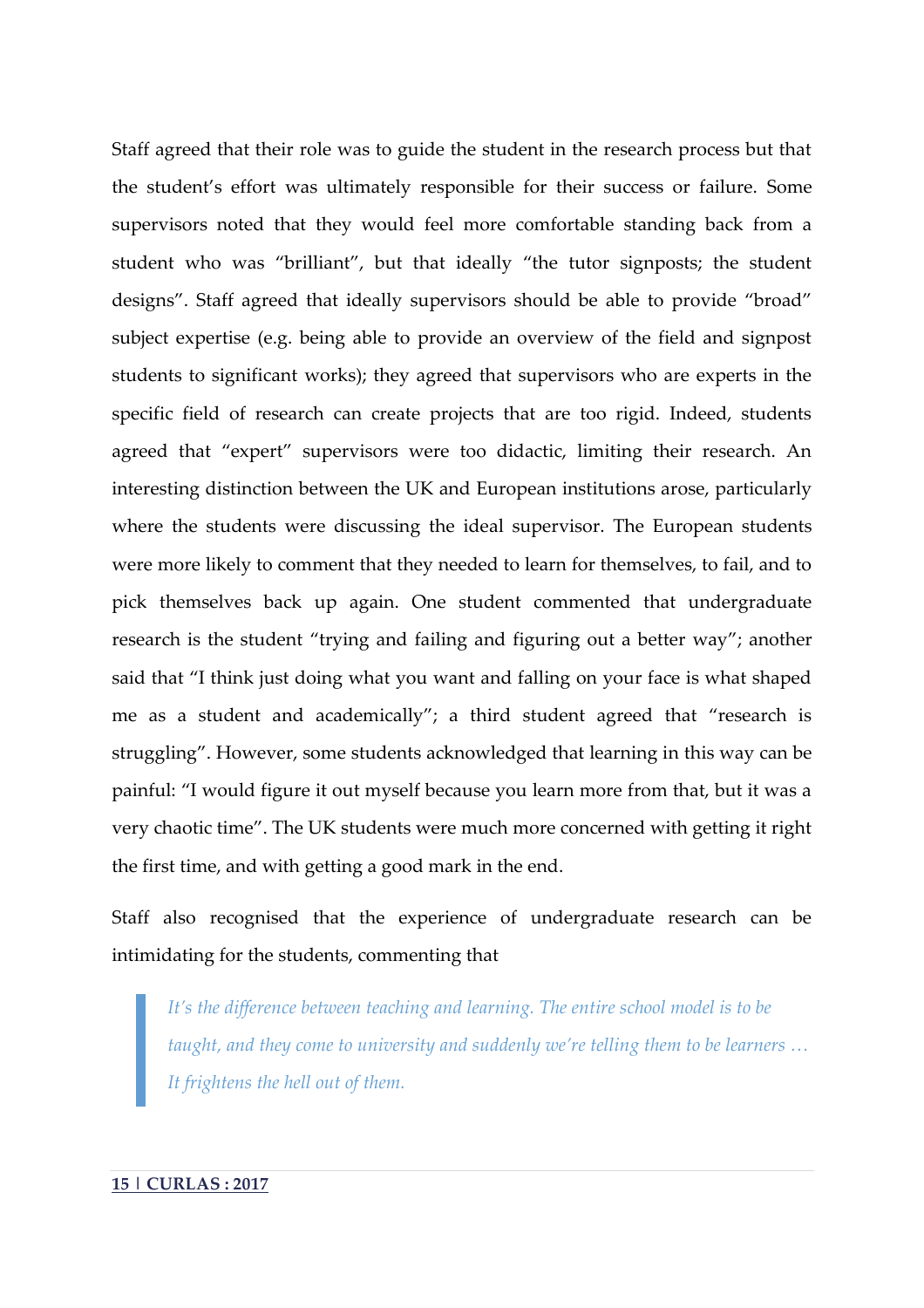Supervisors also used the term 'monitoring' (i.e. checking in, providing feedback, having meetings and directing students to appropriate sources or extra support) instead of 'guiding': the distinction appears to be between "empowering the student to be responsible" and ensuring that they benefit from the subject expertise of the supervisor. Therefore it is important to define what is meant by supervision, and what the student and supervisor can expect of each other.

Staff respondents also raised issues relating to collaboration and co-supervising. All the European institutions that participated worked within a co-supervision structure: each student has two supervisors, from related or similar fields, or drawn from the external partner that is hosting the student. In contrast, the UK institutions used a single supervisor model. Students and staff noted that these collaborations can be difficult: for example, supervisors can disagree on the content or management of the student's project, and there is not necessarily an infrastructure in place to deal with these differences (unless they relate to the confirmation of a final mark). One staff participant commented that "collaboration is not constructive, it's destructive, and extends the whole process". Students noted that external supervisors can be harder to contact. The positive result of co-supervision was that it can provide balance in terms of the intellectual content of the research.

The number of students the participating academics supervise over a year or project term varies from  $1 - 4$ . The staff participants noted that the number of students they are expected to supervise can affect the quality of supervision they can provide. This was also noted by the students: for example, students from one UK institution expressed concern for part-time members of staff who seemed to dedicate more time and hard work to their supervision than full-time members of staff. Three of the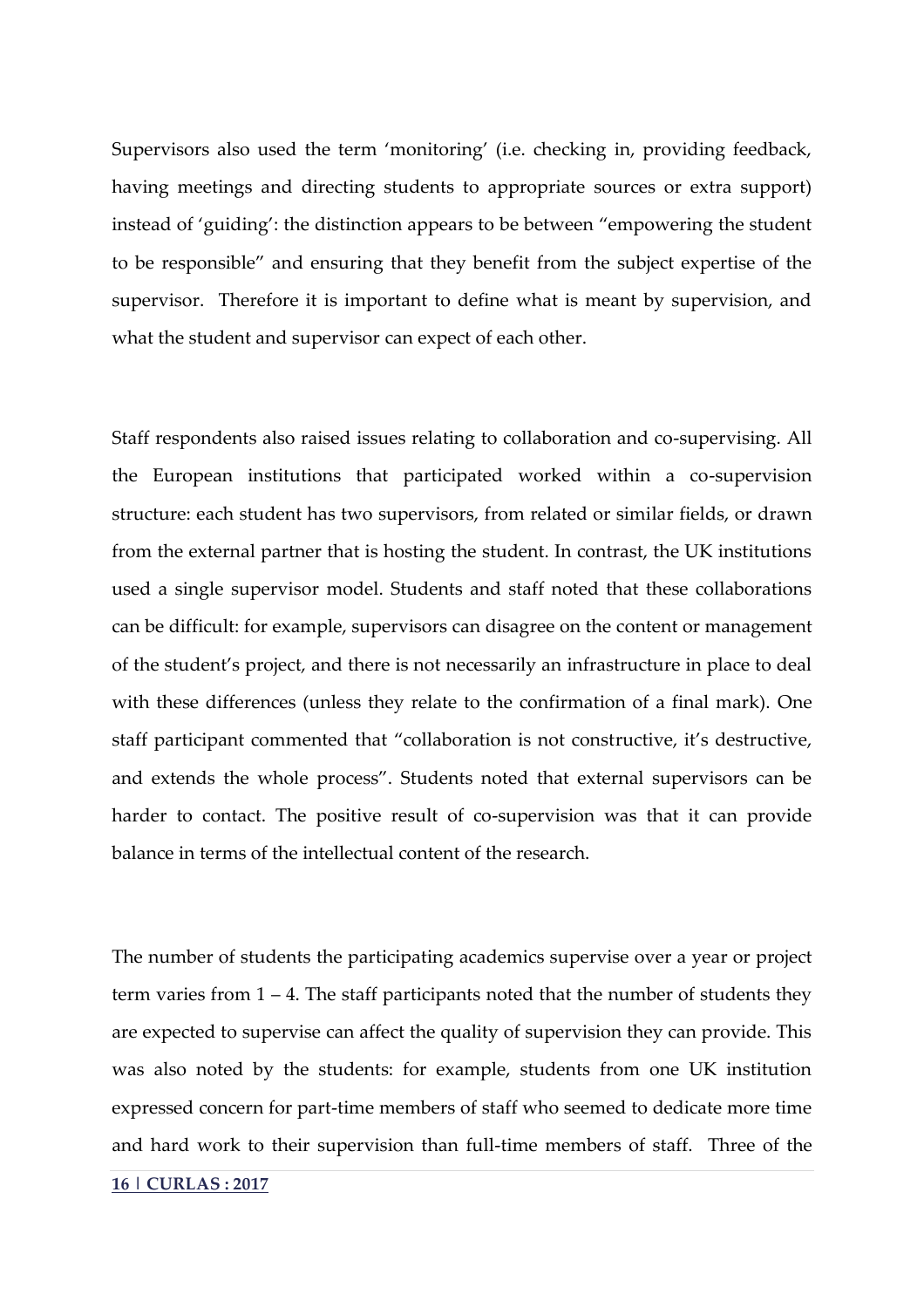participating institutions explained that a non-academic coordinator is responsible for project-managing the research with the student, so the supervisor can focus on supervision. These multi-disciplinary teams – which draw on professional and academic staff as direct supporters of the student – were welcomed by the students.

#### **Systems and processes**

In terms of alternate forms of support, all students from the institutions highlighted the following as useful:

- Their institution's library (though in some cases the library was seen as inadequate);
- $\ddot{\bullet}$  Writing and skills learning centres;
- 'How to' workshops (i.e. Write a Research Proposal, Write a Literature Review, etc.);
- Research methods courses (qualitative and quantitative);
- Subject specialist from departments;

Personal tutor (separate from their academic supervisor).

Some of the students mentioned their department's Undergraduate Research Coordinator (who may be a professional staff member or an academic with an administrative role) and student research groups (made of students on the same research programme) as useful as well. For example, one of the UK institutions interviewed require students to form research groups around given themes, from which their research topics arise; the students found this opportunity to work through ideas with their peers to be supportive and productive. When the facilitators mentioned this structure to other student groups, the students agreed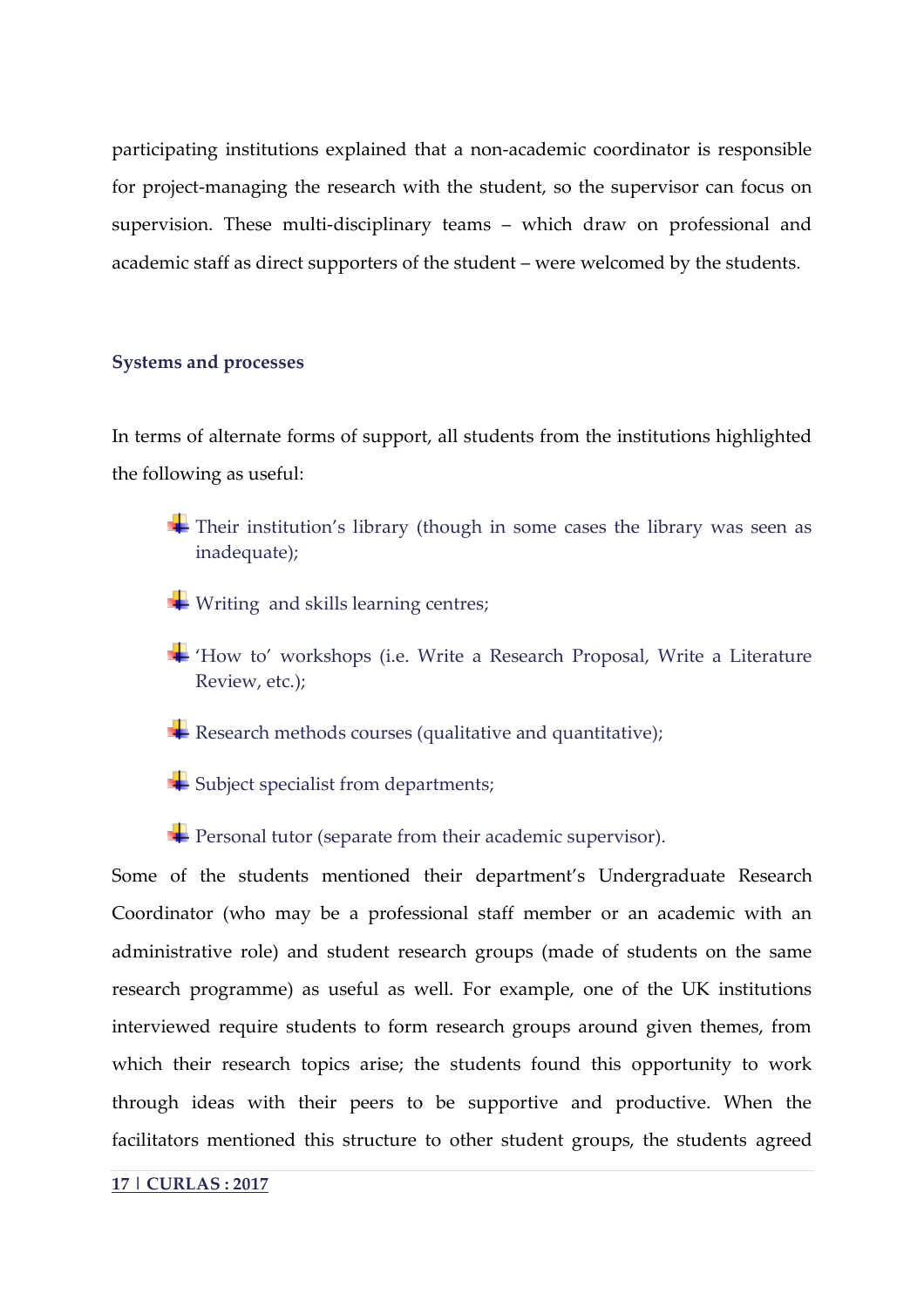that they could benefit from having a designated programme coordinator and other students to share information with and discuss the research process.

Throughout all the groups, staff and student participants highlighted the need for clear communication regarding programme guidelines and expectations, as well as information sharing. Students from each institution reported inconsistencies in communication regarding feedback and deadlines, and were unsure when, where, and how to access specific resources (e.g. funding, access to outside institutions for research, labs in which to conduct their work). All respondents agreed that there need to be clear structures in place for students and supervisors, from the development of research topics, to marking the final work, as well as all the stages in between (the assigning of supervisors, the managing of the student's progress, and accessing necessary support and resources).

Staff respondents who supervise students noted that they generally enjoy working with the student to set deadlines and project targets, but that in order to achieve more consistent results across institutions they would need guidelines to be created at an institutional – rather than at a departmental, or even individual project – level. The issue of standardised structures and expectations for undergraduate research was raised in several of the groups. Supervisors also noted that they would welcome their supervisory duties to be defined in addition to their regular duties. Resources for students such as travel grants, experiment budgets, labs, methods courses or workshops, and peer support vary significantly among institutions.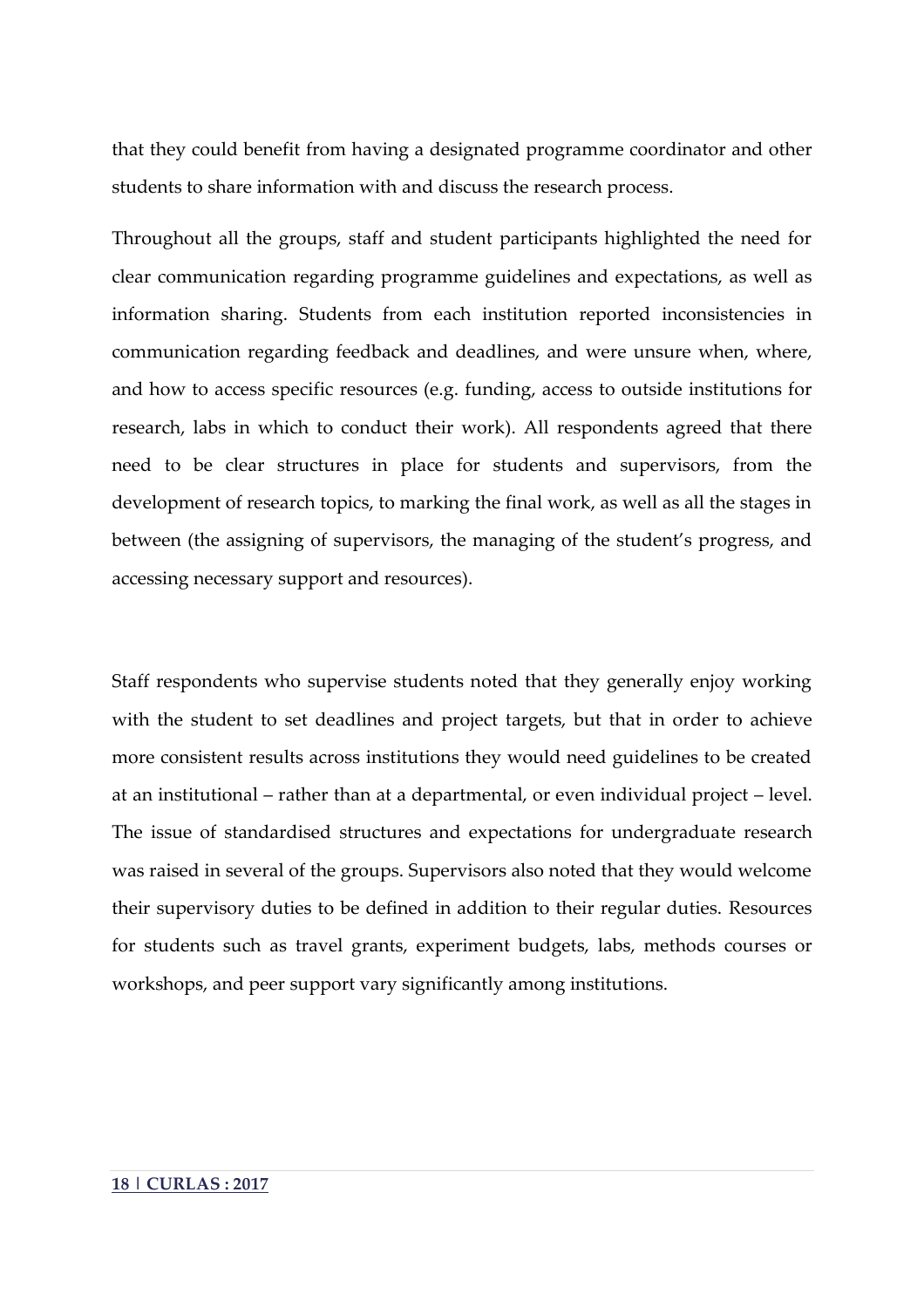## Recommendations **for Liberal Arts and Sciences institutions**

- Encourage consistent standards and expectations for undergraduate research – as well as access to support for students – across the institution by using an online learning environment (e.g. Moodle or Blackboard) to store resources and a Handbook which outlines programme expectations, guidelines, the supervisory relationship, grading, feedback and 'How to' guides (such as how to bind the project, where to submit it, etc.);
- $\blacktriangle$  Make methods courses (e.g. qualitative and quantitative methods training) available closer to the project being undertaken;
- Define and implement guidelines for supervisors which cover accountability and monitoring of supervisors, quality of feedback and turnaround time of feedback, replying to emails in a timely manner, frequency of meetings; etc.;
- Consider competing deadlines of other coursework and assignments which may impact on supervisors and students. Consider extending the project over 2 terms or summer;
- Encourage and facilitate students undertaking undergraduate research to collaborate and network through research groups or general peer support groups;
- $\blacktriangleright$  Provide channels for student feedback and address what is reasonable, and communicate this to students and staff;
- $\overline{\phantom{a}}$  Be more clear in the importance of and outputs expected of undergraduate research (i.e. publishing works, Master's enrolment, "real world" outcomes);
- $\blacktriangle$  Define what undergraduate research is (e.g. the type of work (internships, dissertation), the length of work expected, activities to undertake (interviews, literature reviews, close reading, experiments);
- Consider creating funding to support undergraduate research with external partners.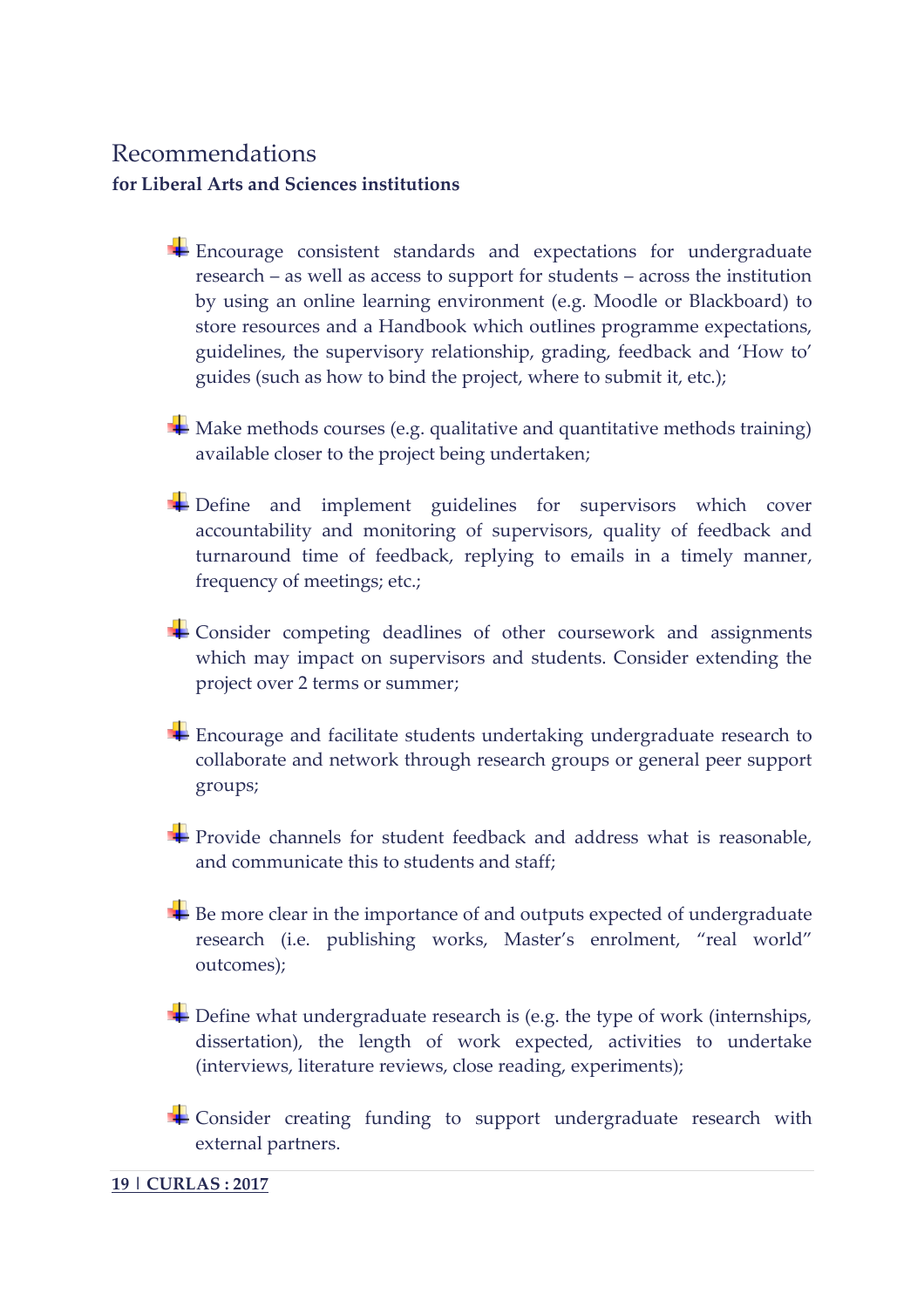#### **for Liberal Arts and Sciences students**

- Ensure that you understand what is meant by undergraduate research, in discussion with your supervisor and in reference to any institutional guidelines;
- $\blacklozenge$  **Discuss project aims and expectations with your supervisor at the outset;**
- **+** Negotiate supervisory expectations, preferred method of feedback, and format and frequency of meetings;
- $\div$  Provide feedback to the programme if you can see an opportunity for improvement or innovation.

#### **for Liberal Arts and Sciences supervisors**

- Have an initial meeting to review research proposal and set clear and agreed upon expectations of the project and supervisory relationship;
- Agree a number of meetings, process of meetings, and the expectations of meetings that will take place throughout the project;
- **+** Provide thorough feedback via email or in person in a reasonable time frame;
- Assist with signposting to relevant or outside resources when programme coordinator or other support staff is unable to assist;
- $\pm$  Explain grading criteria;
- $\blacktriangleright$  Consider co-supervision for interdisciplinary projects;
- Integrate students into academic research as co-authors.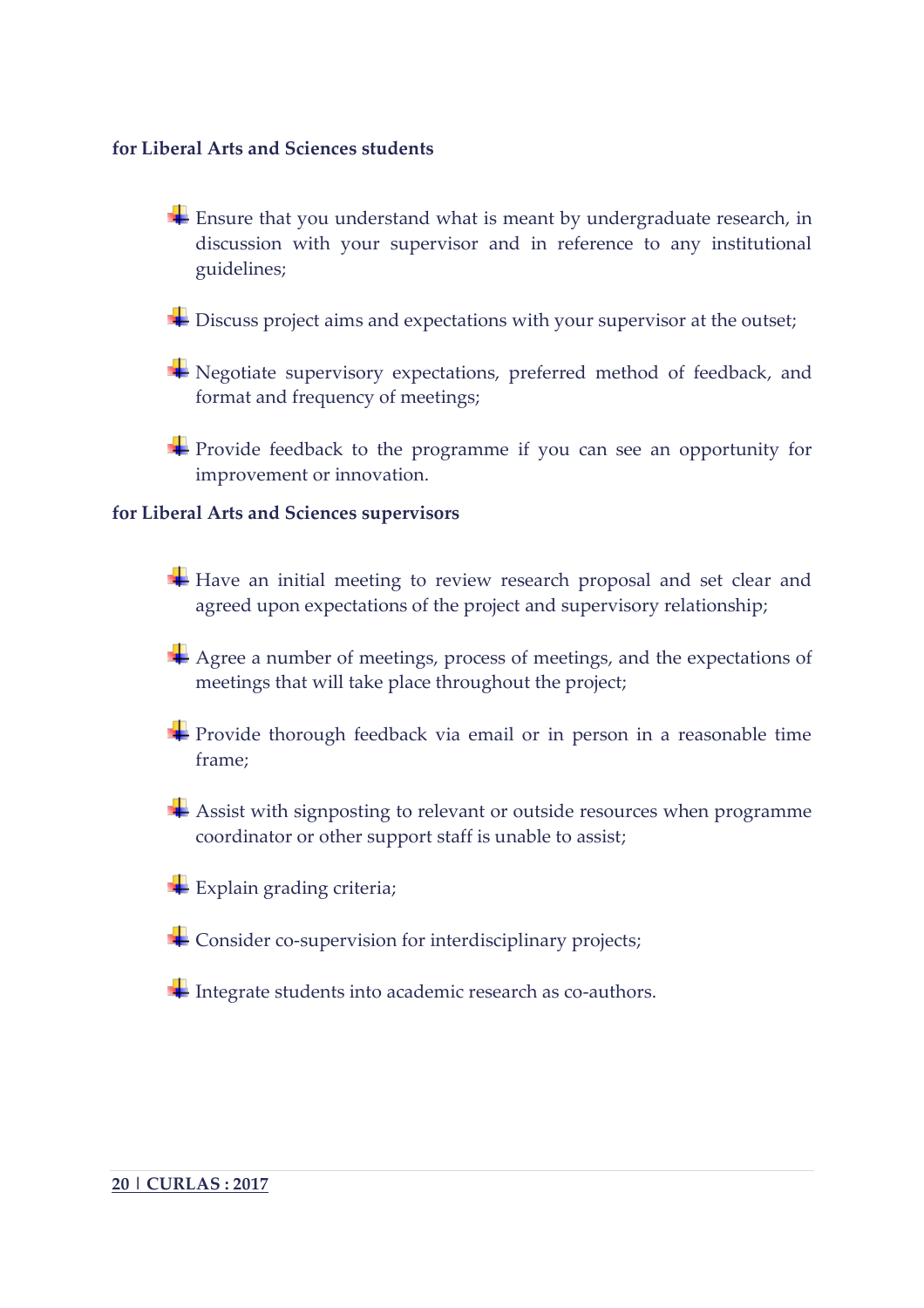## Undergraduate Research : Pillar Timeline

#### **October 2016**

The first draft of CURLAS, created by the team at Warwick, is made available to partners.

#### **October 2016 – July 2017**

All BLASTER partners invited to **Best Practice in Undergraduate Research** (C3/C4) in Leuphana (20 – 24 October 2016).

At this event, staff and students from each institution had the opportunity to feed back on the first draft of CURLAS. In addition, staff-student teams from each institution developed small research projects, aimed to explore best practice at and recommendations for their institution. Their findings were incorporated into CURLAS, along with a case study written by the academic lead at each institution.

#### **May 2017 – September 2017**

A dissemination Event is held at Warwick to share the findings of the research as conveyed in CURLAS:2017

#### **October 2017**

The final edition of CURLAS:2017 will be developed by the team at Warwick, and will be hosted on the ECOLAS website.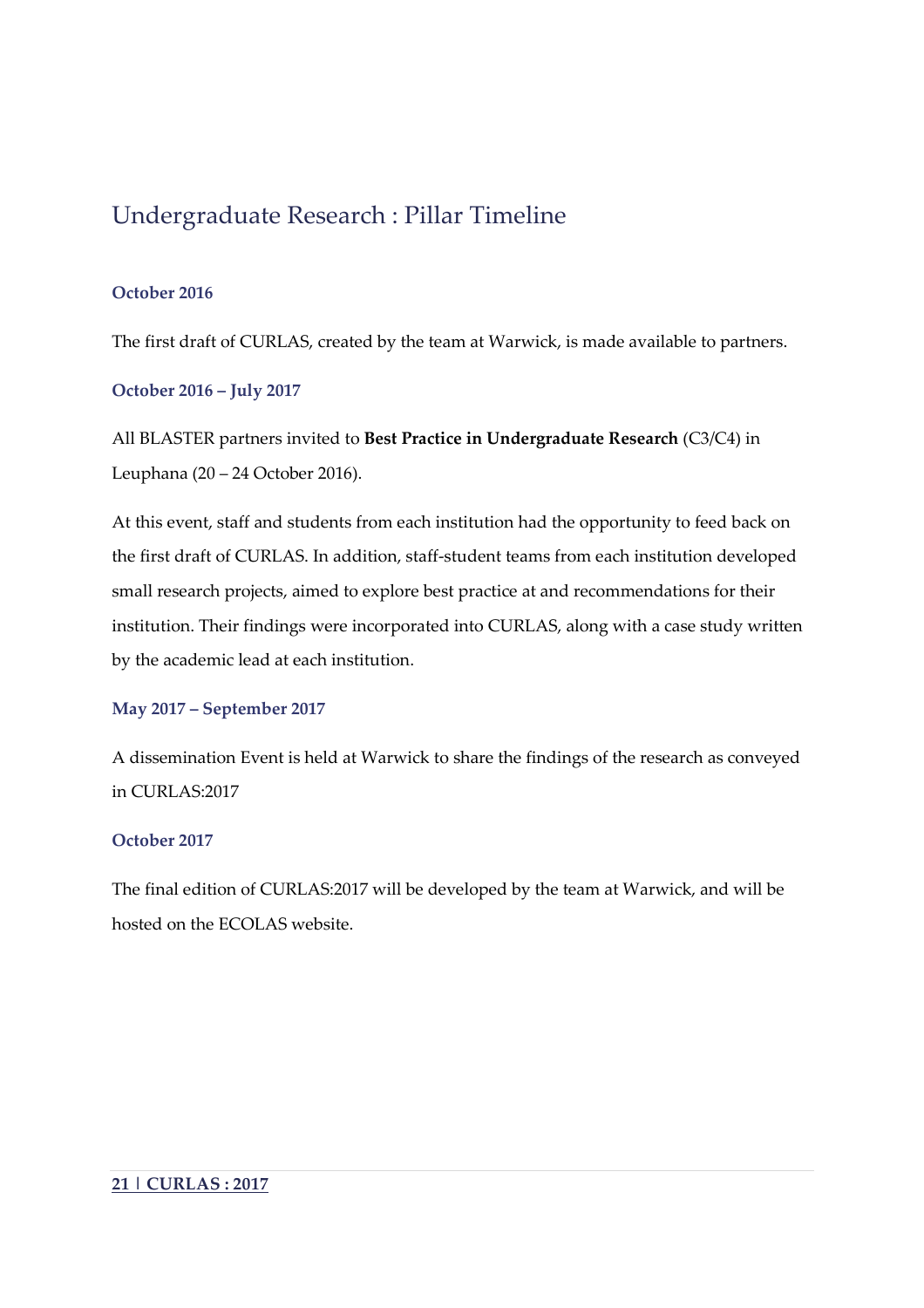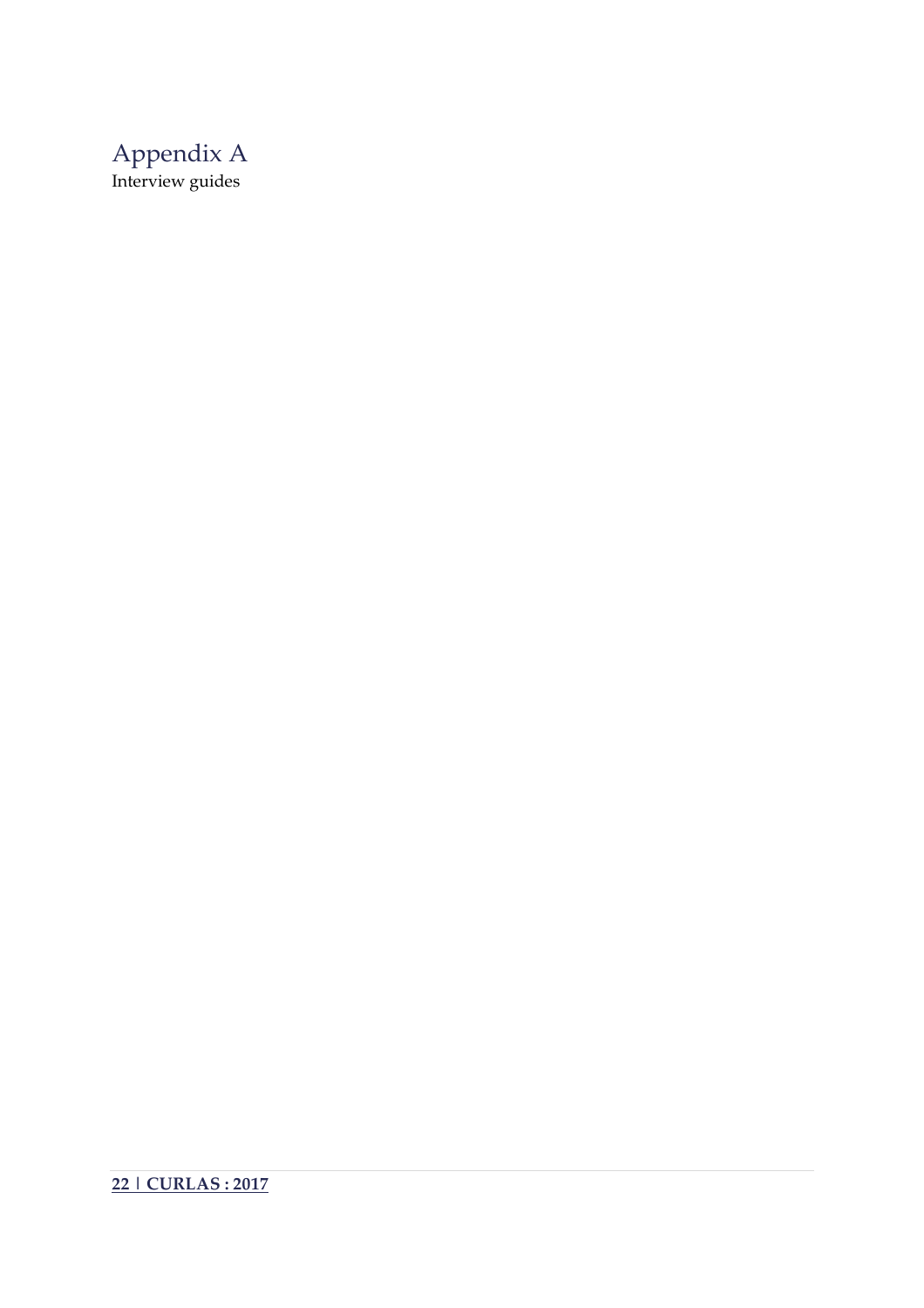